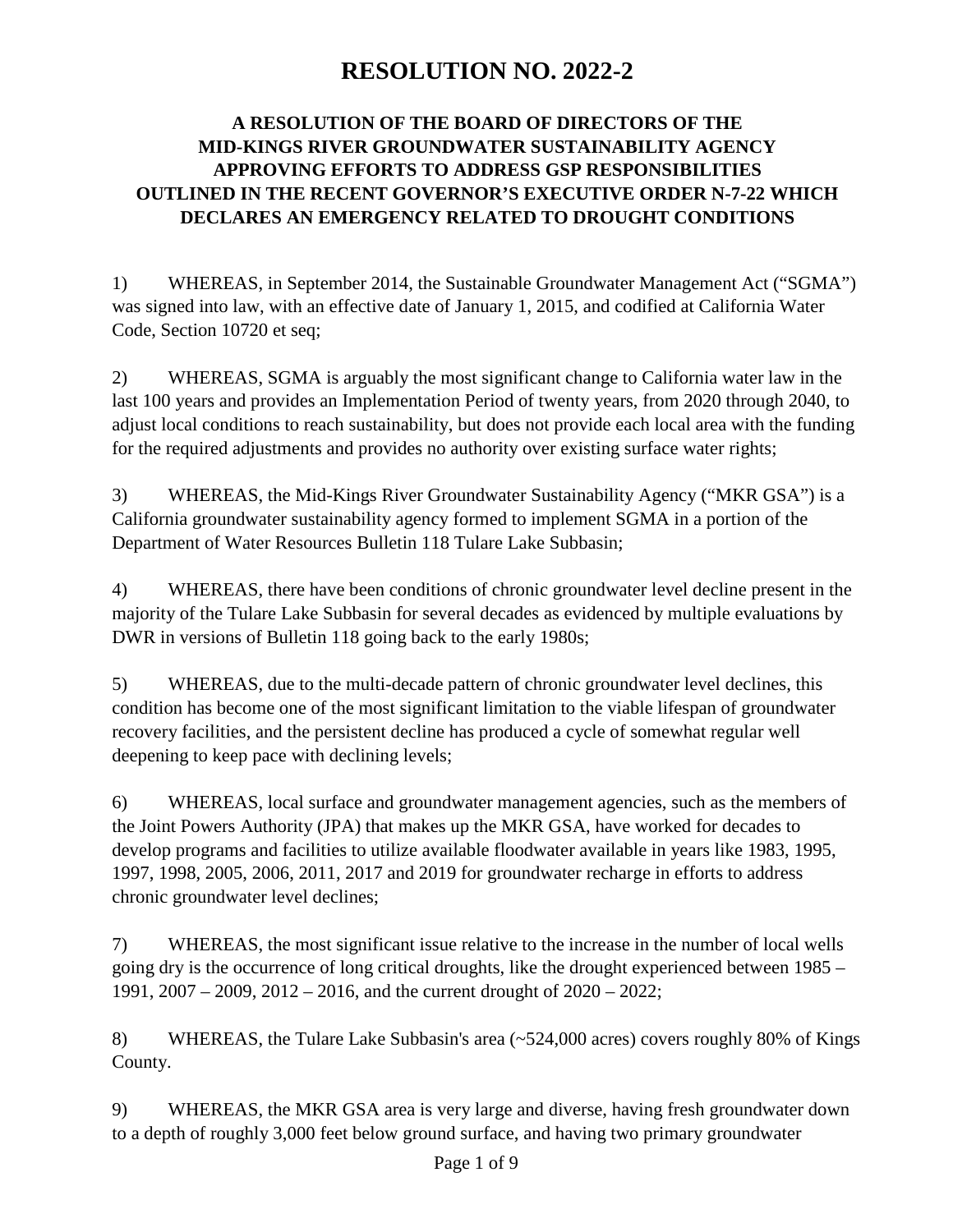aquifers, a semi-confined one above the Corcoran Clay and a confined one below the Corcoran Clay;

10) WHEREAS, agriculture is, by far, the dominant local economy in the region, and the economic wellbeing of every local community is in many ways connected to the local agricultural economy;

11) WHEREAS, landowners that have chosen to live and/or work in rural areas have chosen to take on the responsibility to operate, maintain and, if necessary, replace a groundwater well, have done so with the understanding of persistent local chronic groundwater level declines;

12) WHEREAS, there are many various reasons why local wells go dry beyond regional groundwater level declines, including the emergency conditions that develop in critical drought years, failure due to the age of components, casing failures, issues with the vertical alignment of wells, the plugging of perforations due to local geologic groundwater constituents, and the operation of a proximate well that impacts the water level in the adjacent facility;

13) WHEREAS, significant groundwater management data gaps exist in the Subbasin on matters such as i) databases containing misleading records of historic wells that are no longer in production, ii) the lack of a well registry for active wells, iii) the lack of information on groundwater pumped per well, iv) the lack of records on how deep current active wells are, where they are perforated and which aquifers they draw from, and v) historic groundwater monitoring data which largely comes from ag wells perforated in multiple aquifers;

14) WHEREAS, the MKR GSA has considered all of the known uses of groundwater in the service area and attempted to balance the interests and concerns of users against the impacts of projects and management actions that it believes are needed to adjust the amount of groundwater use and groundwater recharge in the area;

15) WHEREAS, the MKR GSA has developed a Groundwater Sustainability Plan that includes projects and management actions that are just beginning to be implemented as a local assessmentbased funding stream has not yet been developed for this relatively new agency;

16) WHEREAS, on March 28, 2022, Governor Gavin Newsom proclaimed that previous states of emergency declared, continued across all counties in California, due to extreme and expanding drought conditions, and that delivery of water by bottle or truck is necessary to protect human safety and public health in those places where water supplies are disrupted;

17) WHEREAS, the Governor's recent Executive Order N-7-22 from March 28, 2022 contains the following directive in paragraph 9;

*"To protect health, safety, and the environment during this drought emergency, a county, city, or other public agency shall not:*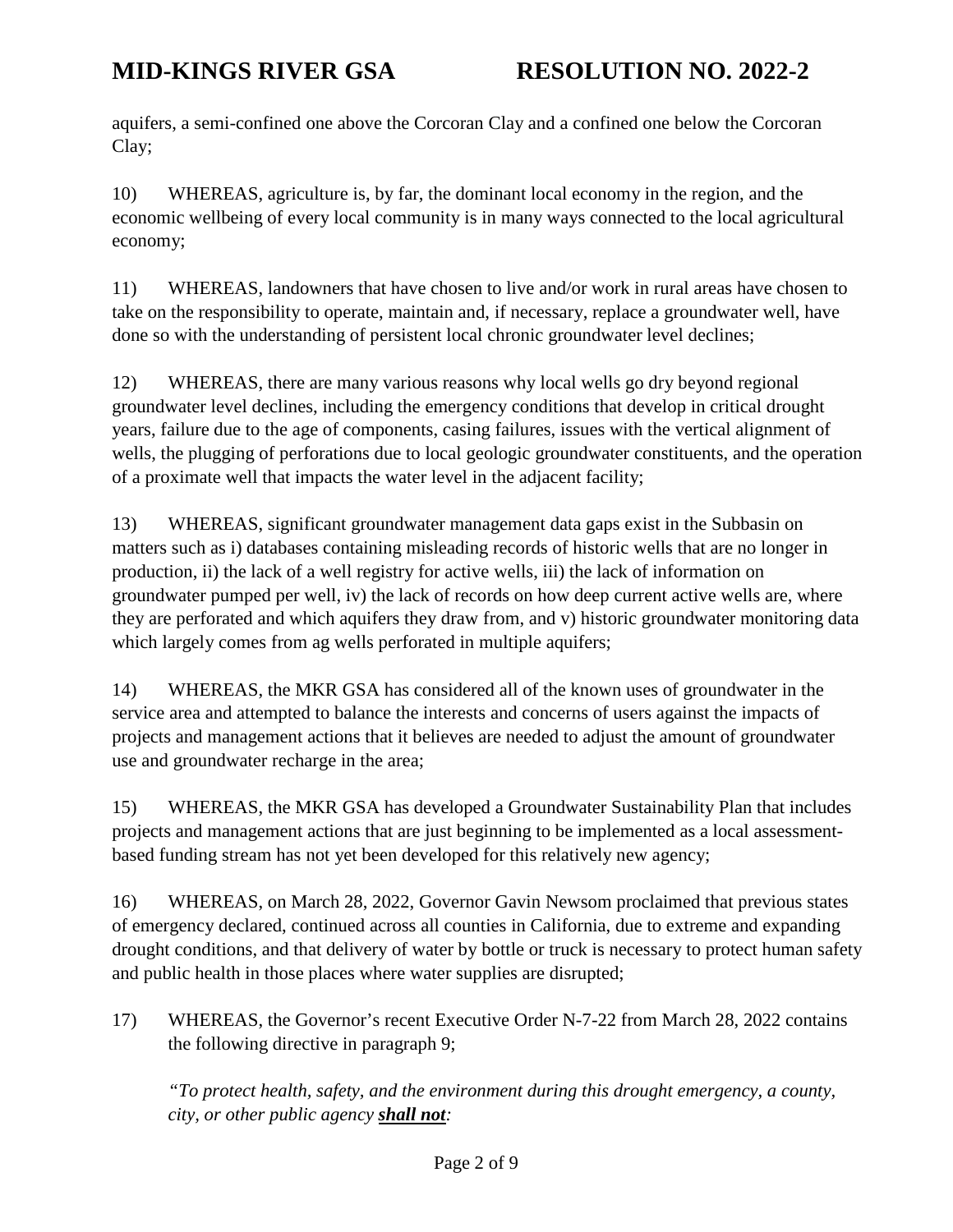*a) Approve a permit for a new groundwater well or for alteration of an existing well in a basin subject to the Sustainable Groundwater Management Act and classified as medium- or high-priority without first obtaining written verification from a Groundwater Sustainability Agency managing the basin or areas of the basin where the well is proposed to be located that groundwater extraction by the proposed well would not be inconsistent with an sustainable groundwater management program established in any applicable Groundwater Sustainability Plan adopted by that Groundwater Sustainability Agency and would not decrease the likelihood of achieving a sustainability goal for the basin covered by such a plan; or*

*b) Issue a permit for a new groundwater well or for alteration of an existing well without first determining that extraction of groundwater from the proposed well is (1) not likely to interfere with the production and function of existing nearby wells, and (2) not likely to cause subsidence that would adversely impact or damage nearby infrastructure.*

*This Paragraph shall not apply to permits for wells that will provide less than two acre-feet per year of groundwater for individual domestic users, or that will exclusively provide groundwater to public water supply systems as defined in section 116275 of the Health and Safety Code."*

18) WHEREAS, upon receipt of Governor's Executive Order N-7-22, Kings County stopped issuing well permits, other than domestic and municipal permits, due to both of the requirements in paragraph 9;

19) WHEREAS, upon further discussions with Kings County staff, it appears that the County does not have the ability to make the determination in paragraph 9b as those topics are not part of current County ordinances, and the determination cannot technically be made at the permitting stage given that neither the landowner nor the driller know a) the depth to which the well will be drilled, b) the soil layers and soil properties encountered at the new well location, c) the static groundwater in the well or the yield of the well after development, d) the motor size or pump bowls that will be outfitted on the well, or e) how the landowner will operate the new well;

20) WHEREAS, previous efforts have been conducted to document disadvantaged community water supply infrastructure needs in the larger Tulare Lake Basin area, particularly those disadvantaged communities that do not have centralized municipal water systems and rely on individual domestic wells per home. The general conclusion of these previous efforts has been that the development of a community system should have been pursued, and continued to be the primary issue, as groundwater recovery infrastructure was unnecessarily unreliable.

Given all of the previous statements of understanding, BE IT RESOLVED that:

A) The MKR GSA views its primary responsibility as the adjustment from the long-term trend in local groundwater conditions coming into the SGMA Implementation Period (pre 2020 trend) and the active management necessary to eventually accomplish long-term sustainability by the end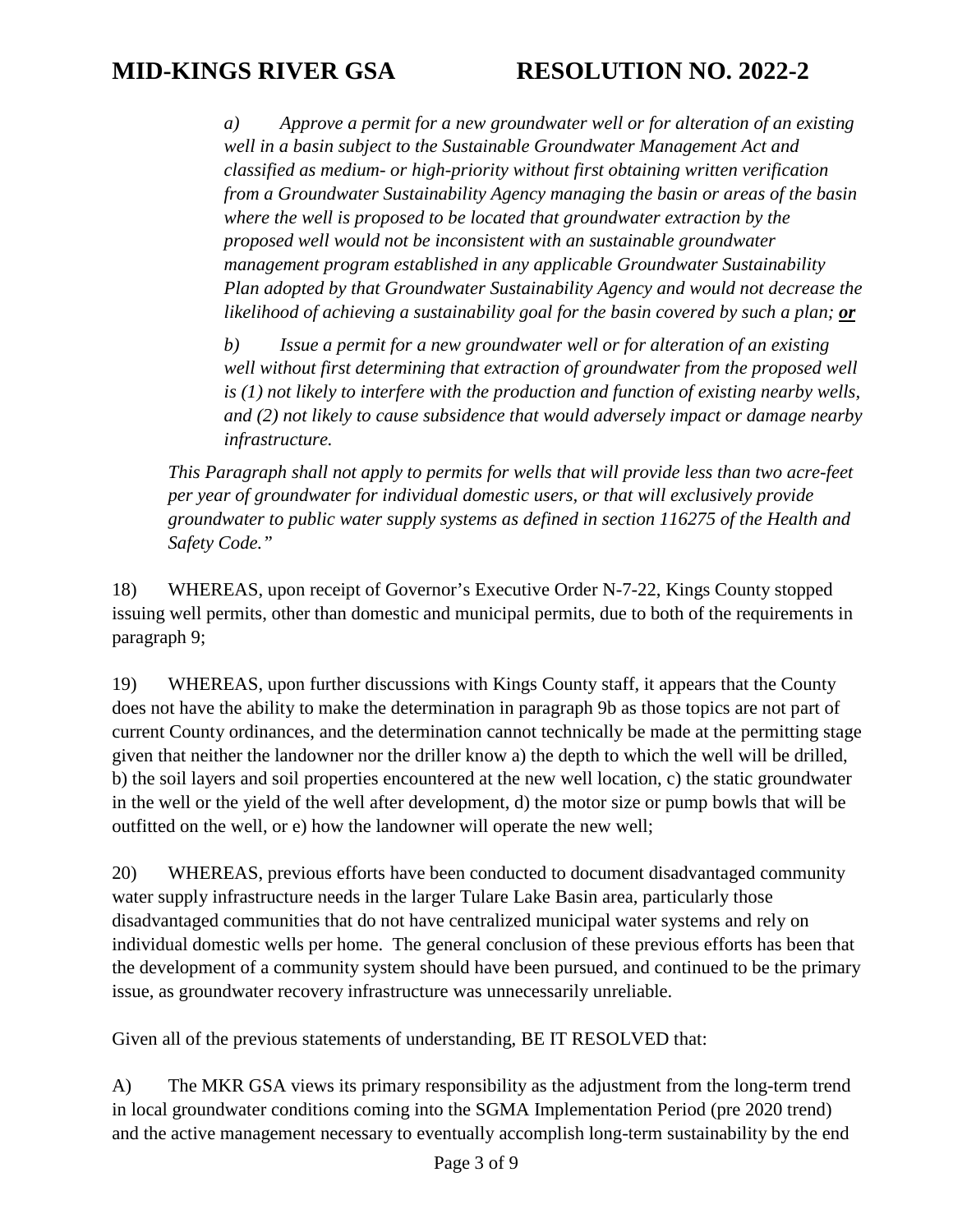of the Implementation Period in 2040. However, the agency does not view its responsibility as encompassing all of the existing issues associated with the long-term trend preceding the SGMA Implementation Period.

B) The MKR GSA understands that the service area is currently experiencing the third consecutive year of drought (WY 2020 – 2022). Due to the lack of available surface water, all parties in the Subbasin are heavily relying on groundwater to sustain their existing water uses, which is putting significant strain on the groundwater system as evidenced by the annual declines in groundwater levels. However, the MKR GSA currently understands that the number of well permits being requested by landowners in Kings County has not risen to the levels experienced during the  $2012 - 2016$  drought.

| <b>Kings County Well Permits</b> |          |     |       |
|----------------------------------|----------|-----|-------|
| СY                               | Domestic | Ag  | Total |
| 2001                             | 78       | 53  | 170   |
| 2002                             | 69       | 78  | 188   |
| 2003                             | 94       | 70  | 215   |
| 2004                             | 75       | 74  | 210   |
| 2005                             | 101      | 73  | 199   |
| 2006                             | 71       | 55  | 158   |
| 2007                             | 38       | 29  | 213   |
| 2008                             | 36       | 35  | 221   |
| 2009                             | 53       | 44  | 242   |
| 2010                             | 32       | 39  | 163   |
| 2011                             | 25       | 20  | 137   |
| 2012                             | 27       | 38  | 159   |
| 2013                             | 25       | 44  | 249   |
| 2014                             | 51       | 120 | 381   |
| 2015                             | 67       | 147 | 414   |
| 2016                             | 80       | 82  | 389   |
| 2017                             | 64       | 73  | 176   |
| 2018                             | 60       | 81  | 202   |
| 2019                             | 38       | 67  | 177   |
| 2020                             | 58       | 77  | 178   |
| 2021                             | 87       | 81  | 211   |

The issue in the MKR GSA is not a groundwater availability issue, as there are very deep and plentiful groundwater aquifers in this area. The issue relates to the infrastructure that allows landowners to access the available supplies, below their properties, given the long-term groundwater level declines that have been experienced in the area for decades. Generally, what has been observed to date, is that the well infrastructure in the area was significantly deepened through the 2012 – 2016 drought such that the number of replacement wells currently being drilled is not overloading the available number of well drillers.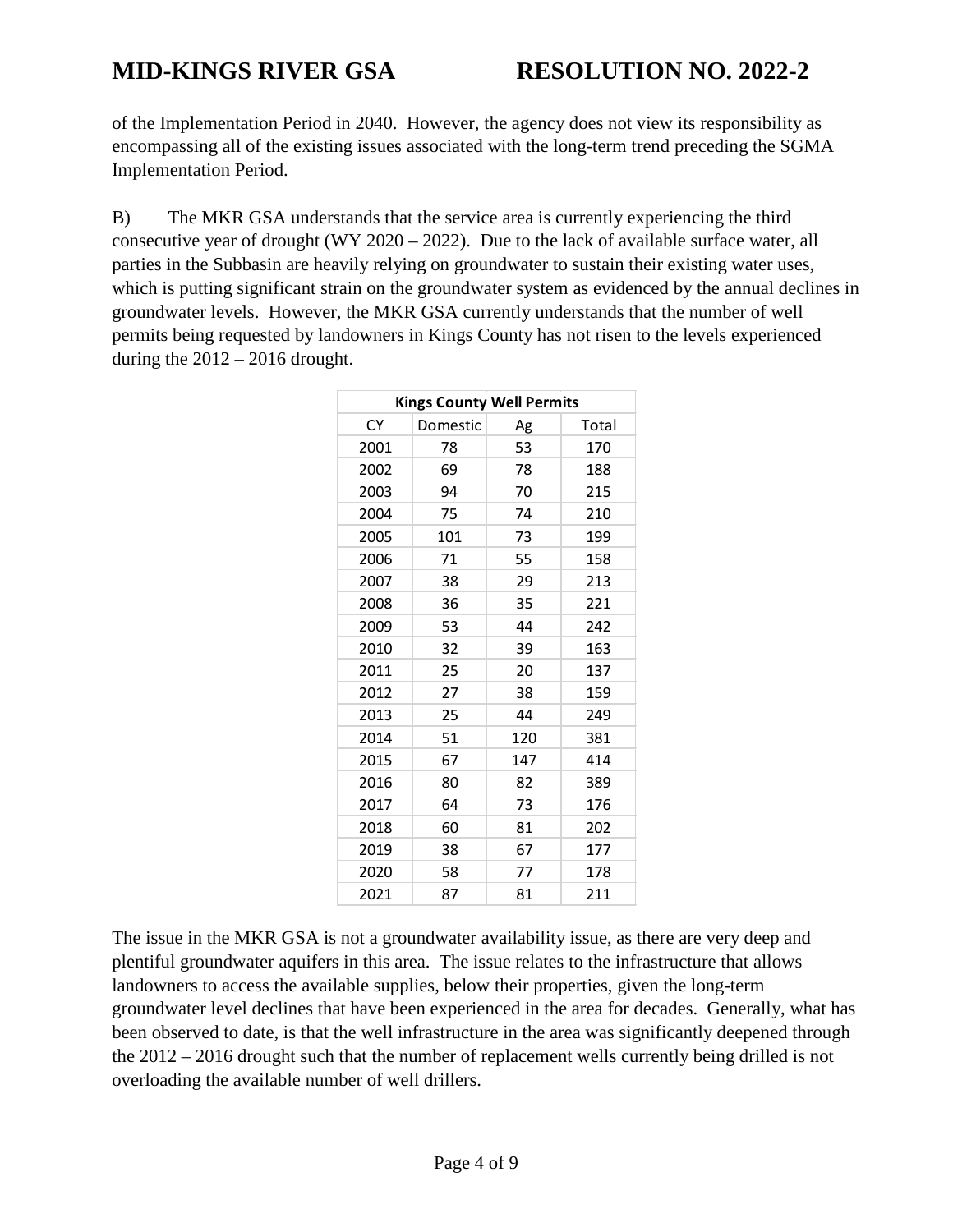C) The MKR GSA is concerned with how the Governor's EO might or might not fit with SGMA. The language in the EO does not seem to be consistent with the terms commonly used in SGMA (i.e. Sustainability Goal, Sustainable Management Criteria, conditions that are Significant and Unreasonable, Critical Infrastructure, Undesirable Results, Minimum Thresholds, Measurable Objectives), and while SGMA promotes local control and implementation as guided through technical justification, these concepts don't seem to be prominent in the Governor's EO. Also, the SGMA process has been required to be very open and to receive significant input from all stakeholders. It is the current understanding of the MKR GSA that none of the Counties in the South Valley, nor any of the GSAs in that same area were consulted related to the Governor's EO prior to its issuance or his view of emergency conditions.

D) The MKR GSA is concerned with whether the Governor's EO appropriately handles existing groundwater rights, as limiting the groundwater use of any existing groundwater user, during the current drought conditions, would lead to significant impacts. There is no information in the EO to establish that local conditions in the MKR GSA have become an emergency, or a required method of evaluation to make that case. Also "groundwater law" seems to heavily rely on the concept of correlative rights in an aquifer shared by users. Not allowing a current ag or industrial user of groundwater to modify or re-drill a well to continue their use of groundwater seems speculative, given that there has been no groundwork laid that the party is over-using groundwater, that the use is any less significant than other existing uses, that the use is from the same aquifer as other users, or that the use is damaging to other parties. Similarly, the EO did not attempt to establish a method to evaluate whether a party that needed to deepen a well should justifiably use some lesser amount of groundwater than was used before, given the stated emergency condition. Also, any quantifiable protection of "health, safety and the environment" from the denial of a well permit would seem to be highly speculative given the information available at the time of permit issuance.

E) The MKR GSA views that it does not have any jurisdiction over surface water. However, the MKR GSA also views that the surface water deliveries, generally from local agencies, ditch companies and private growers, have the effect of benefitting all wells that are relatively close to local earthen canals that pump from the aquifer above the Corcoran Clay. The MKR GSA service area has been blessed to have some available surface water that has been delivered in each of the last two years. Also it appears that surface water deliveries will be made in local earthen canal systems later this summer. The seepage that occurs from operating earthen canals does not happen due to the efforts or rights of the landowners along the local canals, however the recharge to groundwater can be observed in their wells. This does not seem to be acknowledged in the Governor's EO.

F) The MKR GSA views Kings County as the local agency in charge of local well permitting, as they derive the authority for this activity from the State. The County also has several existing ordinances that relate to well permitting for things like set-backs from a number of facilities, required sanitary seals, inspection during construction, and submittal of a Well Completion Report. The MKR GSA is a local agency, developed consistently with SGMA, which is pursuing efforts consistent with the Groundwater Sustainability Plan (GSP) for the area, and does not have the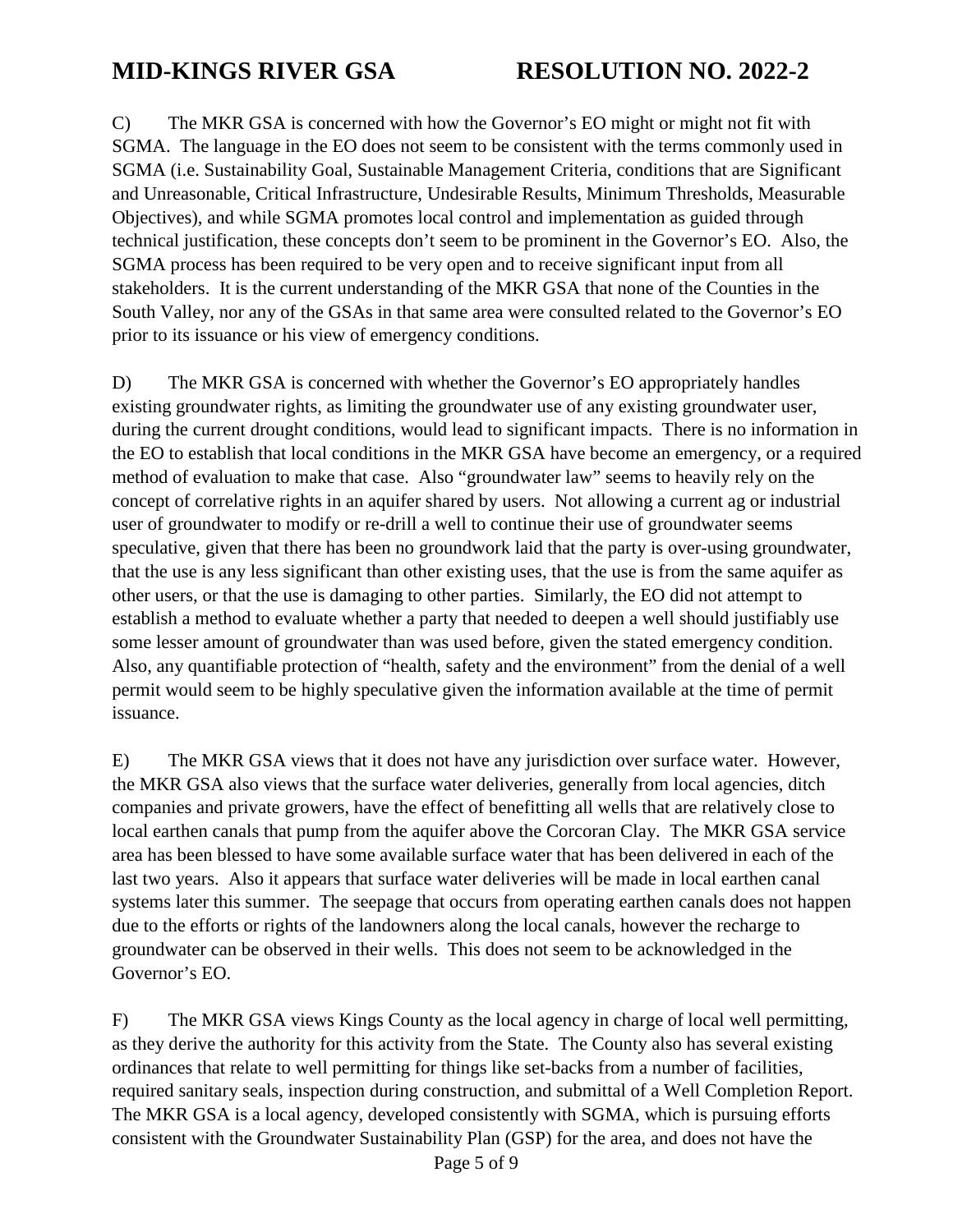authority to permit wells. Currently, the MKR GSA does not have any policies regarding groundwater wells or permitting in the service area, and SGMA makes domestic wells pumping less than two acre-feet per year outside of the jurisdiction of GSA (viewed as de minimis).

G) The MKR GSA views that efforts and process described in this resolution to be initial efforts that can be immediately implemented in response to the Governor's EO N-7-22. There was no communication to local agencies about this EO prior to its issuance, so these initial efforts are based on what is currently understood about local conditions and the local view of requirements. Future efforts may change and pursue other approaches as conditions change or as clarification is provided regarding the meaning of various requirements.

H) The MKR GSA directs staff to contact each local municipal water supply system in the service area (City of Hanford, Armona CSD, Home Garden CSD, Hardwick WC, and potentially local County Schools) and request information on their most recent monitored groundwater levels, the relative depth of their groundwater wells, and whether they view the current conditions as the "emergency" described by the Governor's EO N-7-22.

I) The MKR GSA directs staff to make a formal request of Kings County for all well permit info from January 1, 2022 to present in order to conduct an investigation into the issues being experienced by applicants for domestic and municipal wells. The intent would be to have the GSAs consultant contact all domestic and municipal well applicants and gather additional information to better understand current conditions being experienced in the MKR GSA area of the Tulare Lake Subbasin.

J) In response to the Governor's EO N-7-22, the MKR GSA will require all landowners in the service area with active wells from January 1, 2015 to present to immediately register those wells with the MKR GSA, provide the Well Completion Report for the construction of those wells, and grant access to MKR GSA staff, as needed, to monitor groundwater extraction facilities for the purposes of compliance with the Governor's EO N-7-22 and SGMA. This information is critical in addressing a key SGMA "data gap" in the area.

K) The MKR GSA will develop and provide information from the 2020 Tulare Lake GSP, and any future GSP updates, to Kings County, the local well permitting agency, on the most recent groundwater levels measured in various areas, information on regional long-term groundwater level declines over time, and recent groundwater declines in previous drought years that landowners should considered in light of the current drought conditions and the expected conditions during the SGMA Implementation Period. This information will be provided as a recommendation, as local owners will continue to make their own decisions based on their situation and views of what is advisable.

L) The MKR GSA views that it can "verify that groundwater extraction from a proposed well would not be inconsistent with any sustainable groundwater management program established in the 2020 Tulare Lake Subbasin GSP adopted by the Mid-Kings River GSA and would not decrease the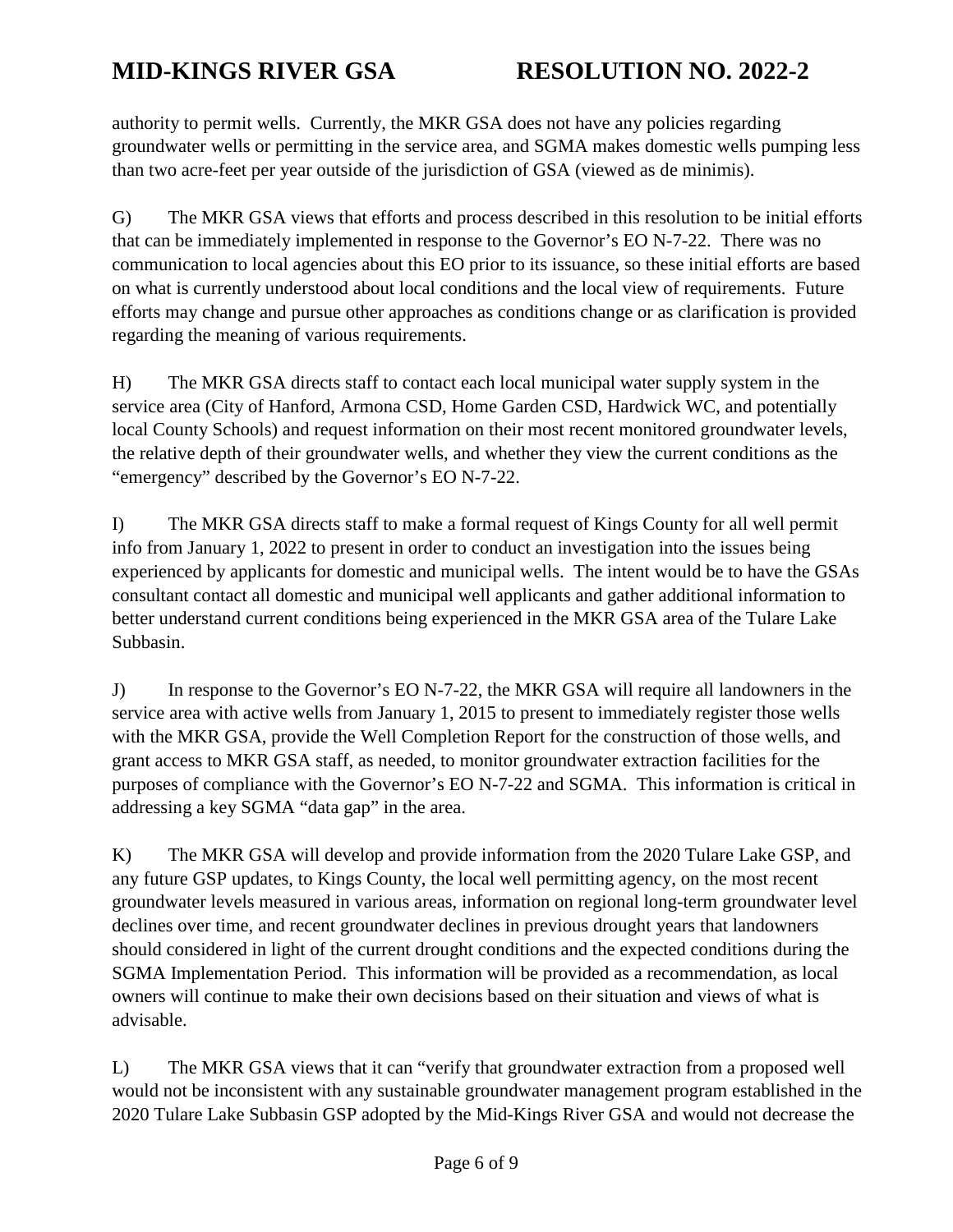likelihood of achieving a sustainability goal for the Tulare Lake Subbasin in the Mid-Kings River GSA area, as described in the 2020 Tulare Lake Subbasin GSP" under the following conditions:

- i) If the well permit is for a well replacement, that the applicant provide the MKR GSA the location and Well Completion Report for the well being replaced, so that the location and construction of that well can be reviewed and understood.
- ii) That the applicant is fully aware of the Governor's Executive Order N-7-22, that the order's primary intent is to "protect health, safety and the environment", and that if at any point the MKR GSA views that the issuance of the replacement permit endangers health, safety or the environment, then the verification will not be provided.
- iii) That the applicant has made him or herself fully aware of the current groundwater conditions in the area, the long-term groundwater level declines, the most recent annual level declines during drought years, the expected conditions during the SGMA Implementation Period as described in the Tulare Lake GSP and is prepared to developed a well based on their situation and their views of what is advisable.
- iv) That any currently operable well within 1,000 feet of the well site be located by the applicant, identified by type (agricultural, domestic, municipal, industrial, other) to the extent possible, and that those adjacent landowners be asked by the applicant for well depth information so that it can be reviewed.
- v) That the well be outfitted with a totalizing flow meter and the MKR GSA be allowed to enter the property and check the flow rate and amount pumped from the well periodically.
- vi) That the landowner agree to install facilities as necessary to limit or "throttle" the well, if necessary, while the Governor's emergency declaration exists.
- vii) That the applicant is aware that the MKR GSA's verification does not shield him or her in any way from any credible complaint made from an adjacent landowner that can document that the operation of the well is impacting the water level in the adjacent landowner's well. The applicant acknowledges that the MKR GSA views this as a matter between landowners that can sometimes be resolved through cooperation or negotiation, but sometimes has to be resolved in court.

M) The MKR GSA understands there is a parallel process that Kings County must administer, as described in EO N-7-22, paragraph 9b. Related to that, the MKR GSA would make the following statements related to paragraph 9b requirements:

- i) The determination required in paragraph 9b appears to be impossible to develop given the information available to the County during the permit stage (prior to construction).
- ii) The centralized municipal water systems for local cities like Hanford and communities like Armona, Home Garden and Hardwick employ wells that are intentionally drilled deep, into the confined aquifer below the Corcoran Clay, because of geologic quality concerns in the shallower zones. These wells do not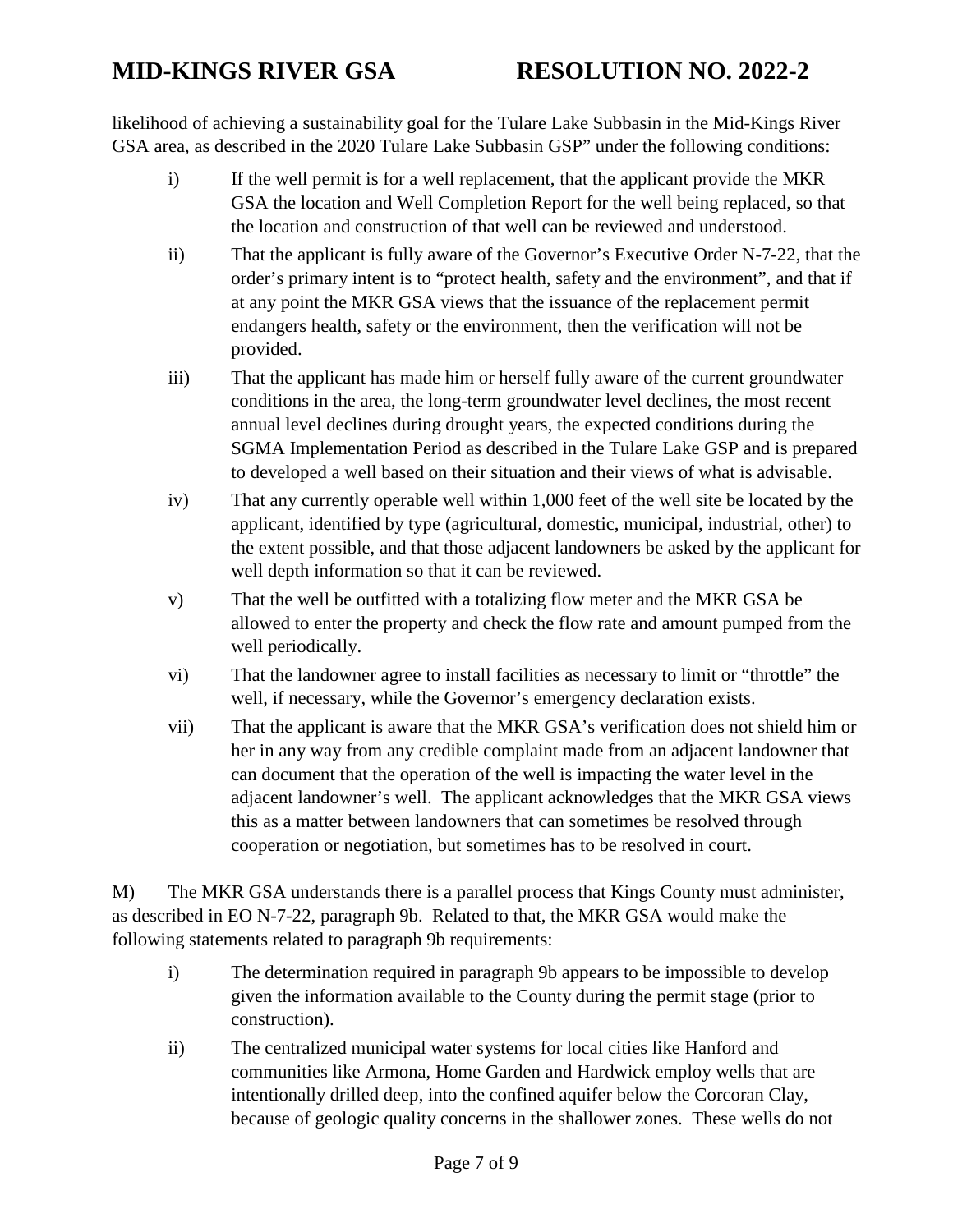appear to currently be at risk because the infrastructure does not rely on shallow groundwater supplies.

- iii) In the case of agricultural or industrial replacement wells, if the replacement well is in approximately the same relative location, its impact on other nearby wells should be similar to the original well.
- iv) In the case of a new agricultural or industrial well or a replacement agricultural or industrial well in a different location on the property, if the well is at least 660 feet from any other existing well owned by a different party or was primarily perforated in a deeper zone than existing domestic wells that were owned by different parties, this would seem to meet the MKR GSA's understanding of the intent of EO N-7-22.
- v) Subsidence has been an issue in the Hanford-Visalia-Tulare area for many decades, as evidenced by numerous USGS technical reports on the matter. The primary issue appears to be that the geologic properties of the soils in this area are susceptible to subsidence, and as groundwater levels decline subsidence is a byproduct. However evaluating whether an individual well is causing subsidence is often very difficult given how many others are also pumping from the same zones. Recent modeling by Stanford University has suggested that a significant portion of the subsidence being currently experienced in the area is a legacy issue that has compounded over time. The GSA does not know of any technical method to evaluate whether a proposed well with an assumed total depth and an assumed flow rate along with assumed soil characteristics would be likely to cause subsidence.

N) The MKR GSA will charge applicants requesting verification of a County well permit a fee of at least \$50 per permit to cover staff time and expenses. If the effort for a permit increases to require additional staff time or consultant services, those costs will be passed on to the applicant as well.

O) The MKR GSA views that landowners that have both a domestic well on their property as well as an agricultural or industrial well are not the landowners targeted for protection in the Governor's EO N-7-22. The MKR GSA views the use on that parcel as a combination of uses by the landowner that cannot be split apart by the agency.

P) The MKR GSA will encourage local partnering agencies to proceed with groundwater recharge projects as quickly as possible in the hopes that they will be ready for the fall season that will hopefully bring a wetter year and available supplies for groundwater recharge.